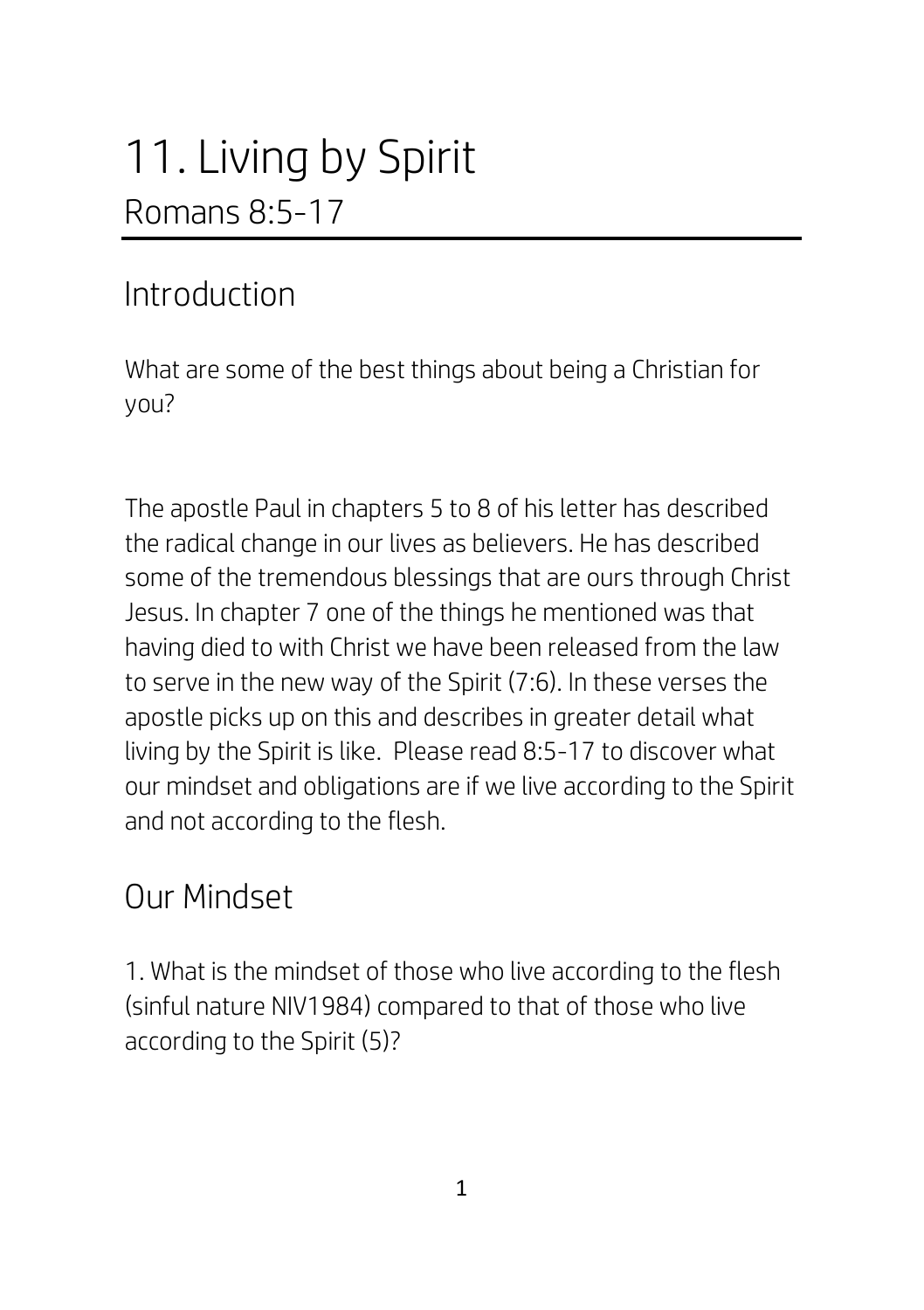2. What is the outcome of each of the two mindsets (6-8)?

3. Who are those who live by the Spirit (9-10)?

4. How can people live even though their bodies are dead because of sin (10-11)<sup>1</sup>?

Think about it

**.** 

At what point does the Spirit come to dwell in the life of a believer?

Please describe the difference that the indwelling Spirit makes to our lives.

<sup>1</sup> You might like to read 1 Corinthians 15:42-58 for a description of the way that God will give life to our mortal bodies.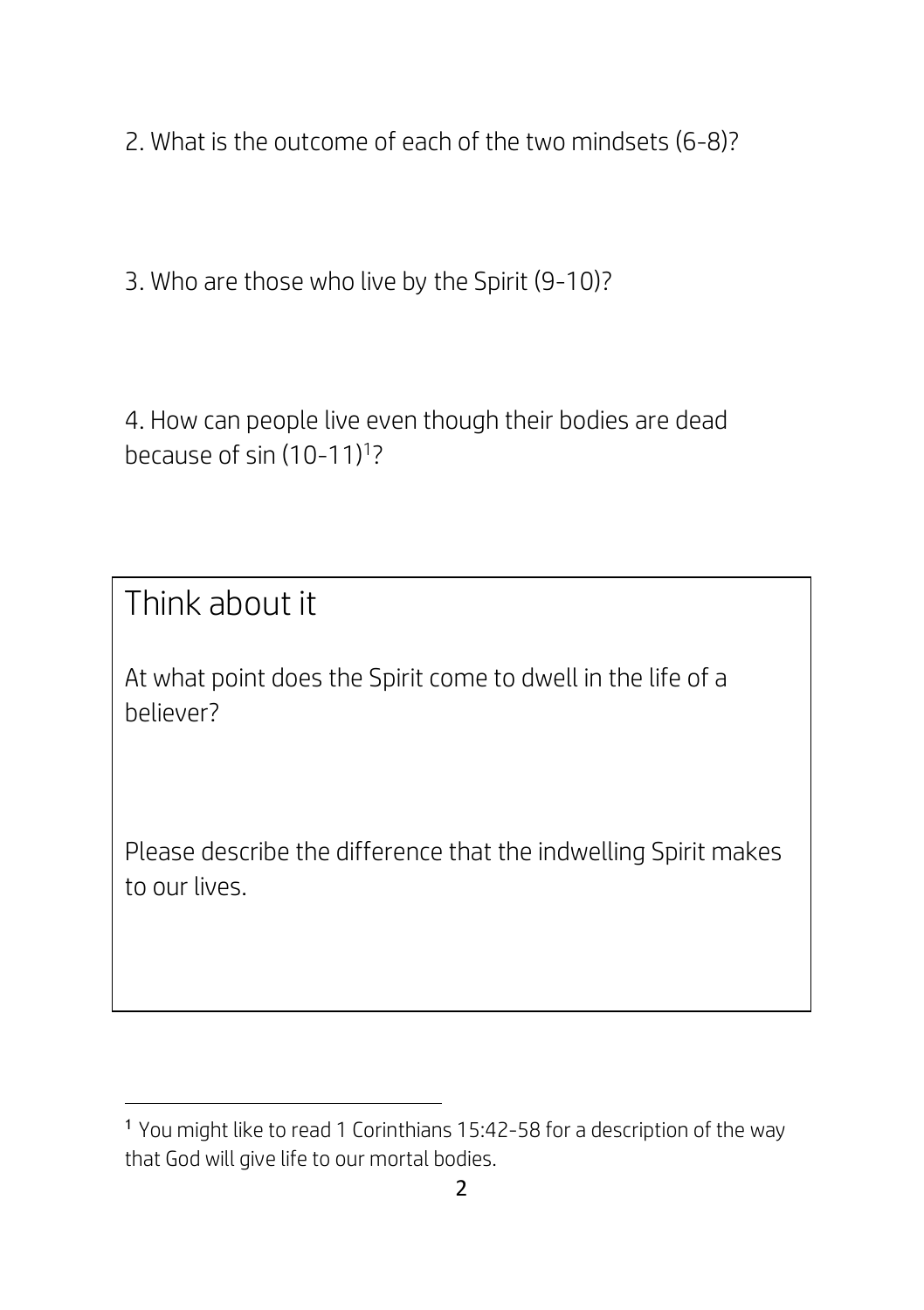What does it mean to have our mindset on the things of the Spirit (8)? You might like to compare what is said here with Colossians 3:1-14 or Galatians 5:16-26.

## Our obligations

The apostle Paul describes more fully what it means to live according to the Spirit in verses 12 to 17 where he describes our obligations. If the Spirit of God lives in us, we have an obligation to no long lives as we once lived.

6. Why are we obliged to not to live according to the flesh (12- 14)?

7. Why are those who live by the Spirit regarded as sons or children of God (15-16)?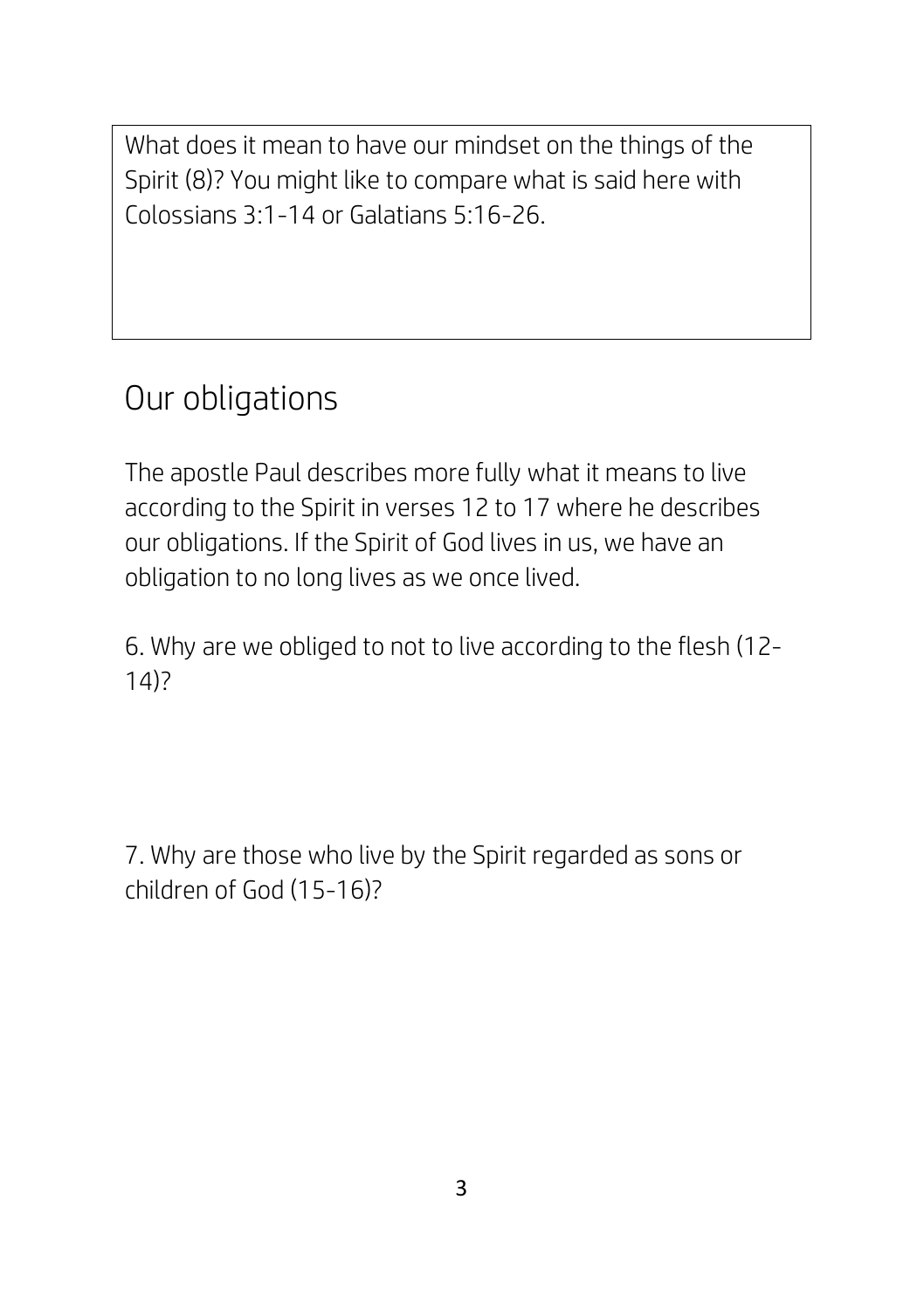8. The word "sonship" could also be translated "adoption"<sup>2</sup> . The word was used the Greco-Roman world in a legal way when the rights of son where conferred on child through adoption. What are the benefits of being God's adopted children (17)?

9. What is the life that the believer is to share in here and now and why (17)?

Think about it

What do you think it means to be led by the Spirit (14; Galatians 5:16-26)? Does it have anything to do with guidance or God revealing his will to us? What does it mean?

The word "Abba" was intimate term used by Jesus for God as His father. What does the use of the word here in Romans suggest about the nature of our relationship with God as Father?

**<sup>.</sup>** <sup>2</sup> See margin of NIV for this alterative.